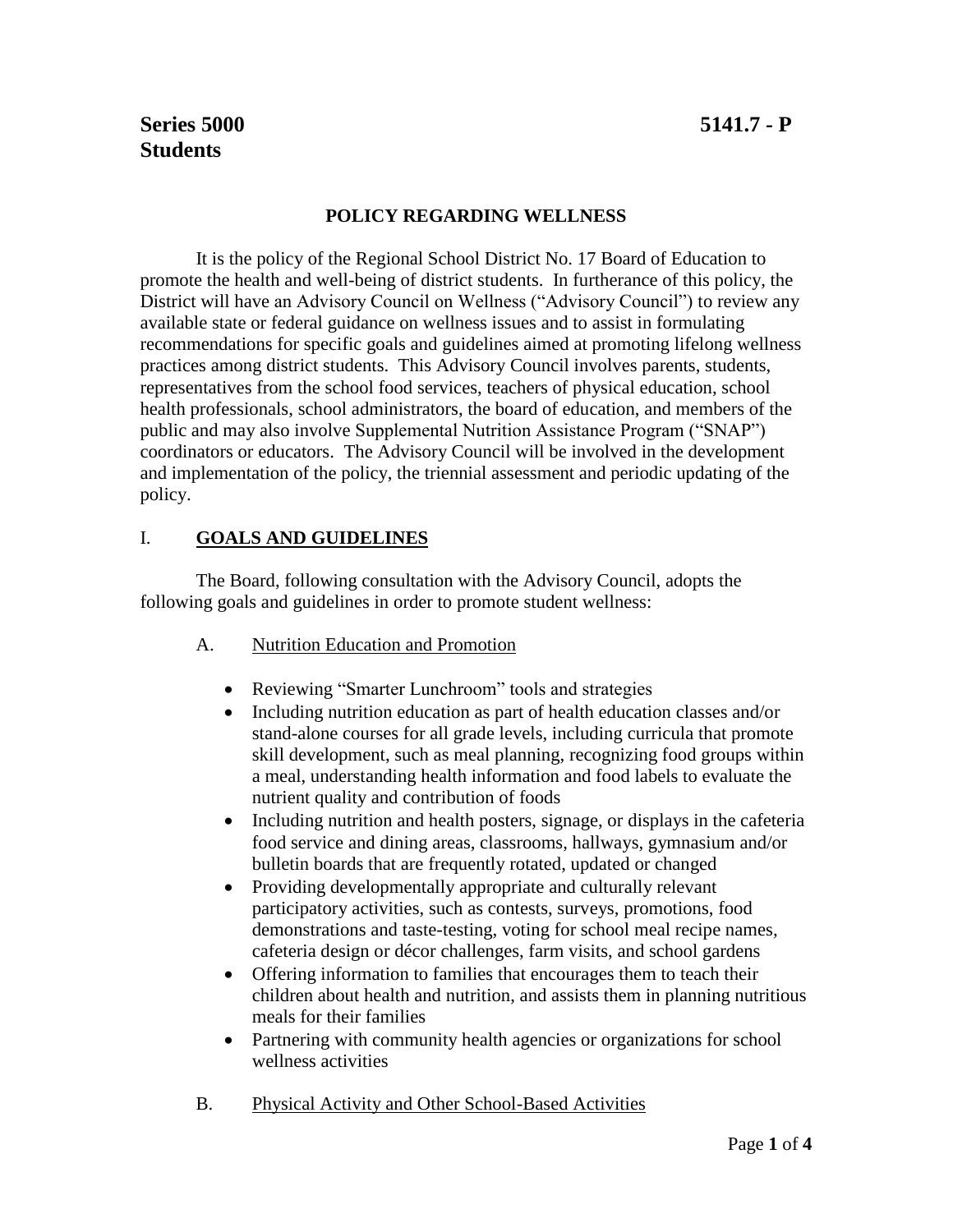Examples of the types of goals that may be recommended include, but are not limited to, the following:

- Offering staff wellness activities and professional development opportunities related to health and nutrition that inspire school staff to serve as role models and practice healthy eating, physical activity and other activities that support staff and wellness
- Sponsoring health fairs, school-supported races, family wellness activities or family day activities that promote health and wellness
- Sending school newsletters or dedicated parts of newsletters or school websites promoting healthy eating, healthy recipes and physical activity
- Encouraging and promoting the use of Let's Move and other healthy initiatives that promote physical activity and healthy eating
- Using the Centers for Disease Control School Health Guidelines to Promote Healthy Eating and Physical Activity
- Setting minimum physical education requirements including time, frequency and intensity
- Setting minimum requirements for recess, including amount of time and scheduling of recess time
- Creating after school activity programs, student health council, and community/family programs that encourage healthy habits
- Marketing healthy food in ways that increase its appeal
- Giving students and the community after-school access to school activity facilities
- Participating in the Connecticut Red Ribbon PASS Program
- C. Nutritional Guidelines for School Food
	- Align to updated meal patterns (e.g. offering fruits and vegetables each day, more whole grains and portion sizes and calories standards to maintain a healthy weight)
	- Provide a description of nutrition standards for school meals
	- Maintain website address of current school menus
	- Provide a description of federal Child Nutrition Programs in which the district participates
	- Promote participation in the school meal programs and notify families of the availability of Child Nutrition Programs and how to determine children's eligibility for such programs
	- Monitor a la carte, vending machine, concession and school store offerings in each school

At a minimum, all reimbursable school meals (i.e. free and reduced lunches) shall meet the program requirements and nutritional standards established by the USDA regulations applicable to school meals.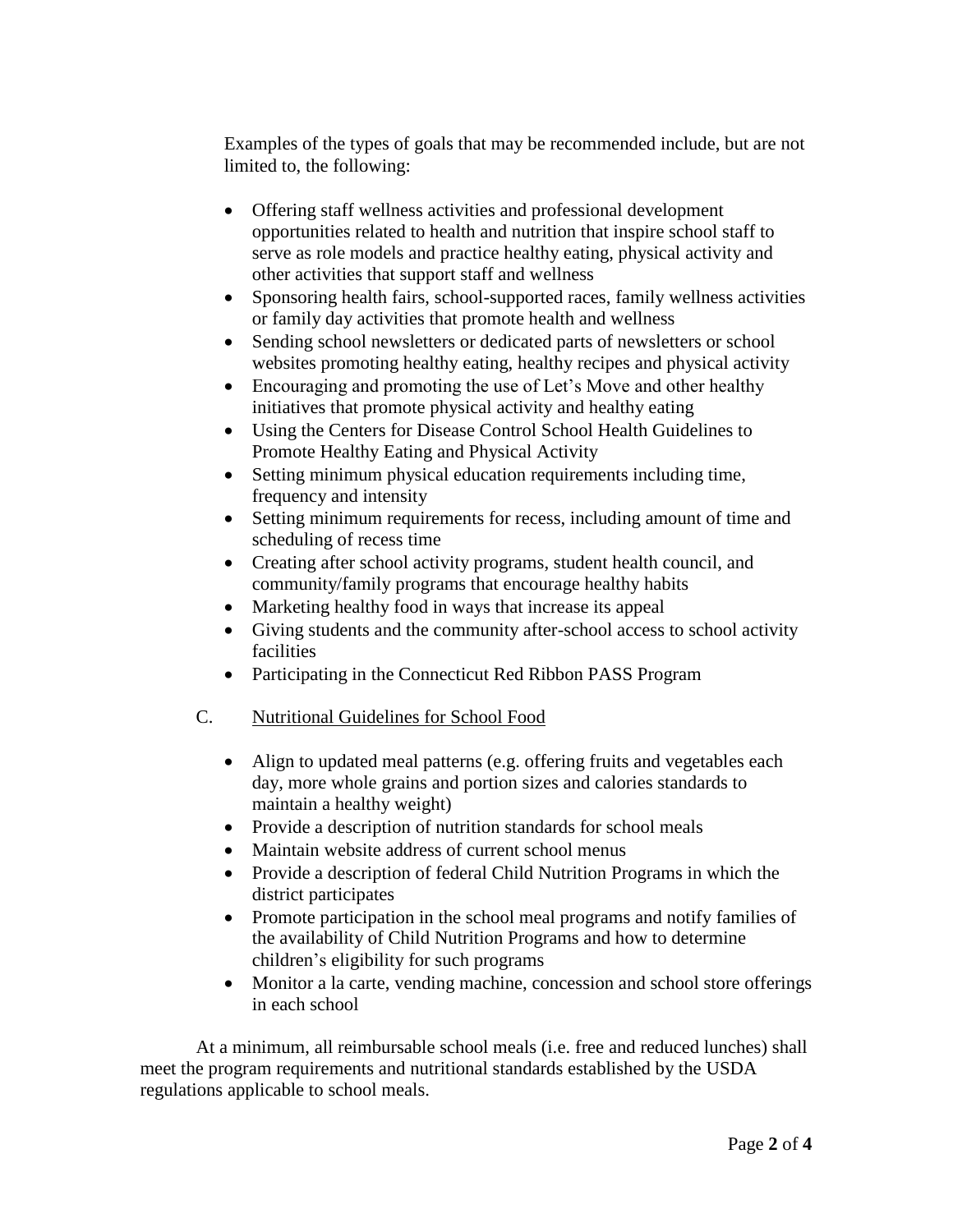### D. Guidelines for the Marketing of Food on Campus

Food or beverage marketing on campus during school hours shall only be permitted of foods and beverages that may be sold on the school campus during the school day and that comply with competitive food standards. Food marketing includes oral, written or graphic statements made for the purpose of promoting the sale of a food or beverage, product made by the producer, manufacturer, seller or any other entity with a commercial interest in the product. Food marketing includes the marketing of food or beverages on the exterior of vending machines, through posters, menu boards, coolers, trash cans and other food service equipment, as well as cups used for beverage dispensing.

## **II. MEASURING THE IMPLEMENTATION OF WELLNESS POLICY**

### A. Oversight of the Wellness Policy

Pursuant to this policy, the Board shall designate the Director of Food Services to be responsible for the implementation and oversight of the school district's wellness program. The Director of Food Services will be responsible for ensuring that the goals and guidelines relating to nutrition promotion and education, physical activity, schoolbased wellness activities and nutritional value of school-provided food and beverages are met, that there is compliance with the wellness policy, and that all school policies and school-based activities are consistent with the wellness policy.

### B. Triennial Assessment

At least every three years, the Board will measure and make available to the public an assessment on the implementation of the wellness policy. In this triennial assessment, the Board will indicate the extent to which schools are in compliance with the wellness policy and how the Board's wellness policy compares with model school wellness policies. In addition, the triennial assessment will provide a description of the progress made in attaining the goals of the wellness policy and will provide the basis for appropriate updates or modification to the wellness policy.

### C. Informing and Updating the Public

In accordance with federal law and applicable regulations, the Board will inform and update the public (including parents, students and others in the community) about the content and implementation of its wellness policy as well as the results of the triennial assessment. The results of the triennial assessment will be made available in an accessible and easily understood manner. The Board will make its wellness policy and any updates to the policy available to the public on an annual basis.